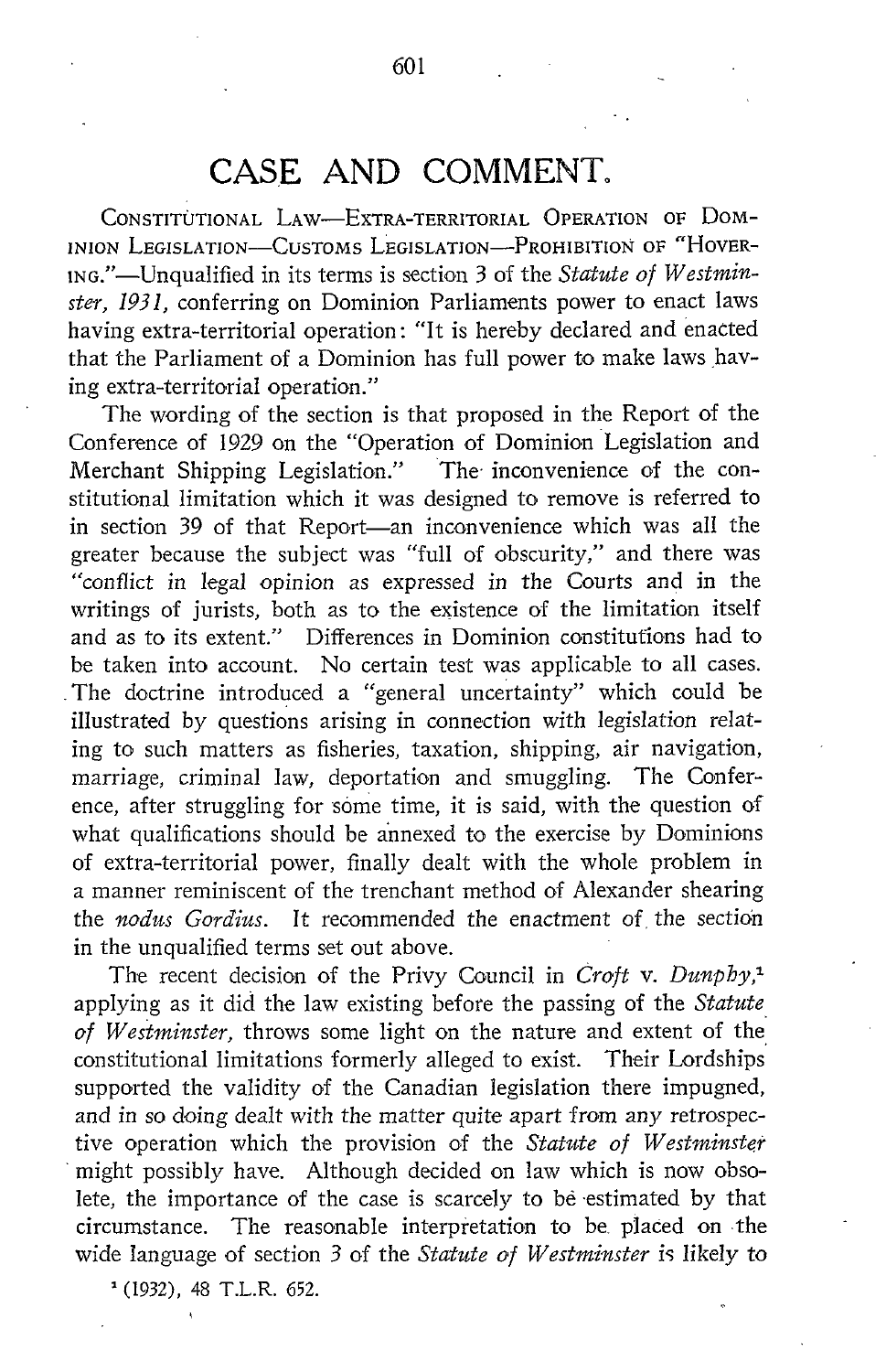furnish a problem for the consideration of the Courts, and in dealing with that problem the reasoning of their Lordships in the present case will probably be found to be of significance.

The Dominion legislation challenged in  $Croft$  v. Dunphy is to be found in sections 151 and 207 of the Customs Act of Canada." This legislation authorizes, *inter alia*, the seizure of any vessel registered in Canada found hovering within 12 marine miles of the coast and having on board goods dutiable under the Act.

Before stating the facts of the present case it may be of interest to refer to an earlier case, occurring in 1927, in which a similar question arose and which probably led to the passing of the amendment.<sup>3</sup> In the summer of 1927 a schooner owned by Capt. Edward J. Dicks and having on board a cargo of liquor was seized by customs officers of Canada off the south-east coast of Prince Edward Island. The seizure took place at a point more than 3 miles, but less than 12 miles, from the coast. To test the validity of the seizure proceedings were taken in the Exchequer Court of Canada. The case did not, however, go to trial. It was settled by the Crown restoring to Capt. Dicks his schooner and cargo and paying him his costs and an agreed sum for damages. The Department of Justice, acting on the advice of Mr. Eugene Lafleur, K.C., took the view that before the seizure could be justified it was necessary that the Dominion Parliament should first authorize seizure out to the 12 mile limit, as the *Customs* Act then did not.<sup> $4$ </sup> In the session of 1928, the amending Act referred to above was passed to extend the seaward limit for seizure, in the case of any vessel registered in Canada, to 12 marine miles.

Turning now to the facts of the present case, in June, 1929, the "Dorothy M. Smart," <sup>a</sup> schooner registered in Nova Scotia, sailed from the French island of St. Pierre for "the high seas" with a cargo of rum and other liquors. Three days later she was seized at a distance of  $11\frac{1}{2}$  miles from the Nova Scotia coast, under the provisions of the customs legislation referred to above. In order to test the validity of the seizure and the legislation under which it was made, the owner, Dunphy, brought an action against Croft, the customs officer making the seizure.

The trial judge upheld the validity of the legislation and seizure, and his decision was unanimously affirmed by the Supreme Court of Nova Scotia en banco. On appeal to the Supreme Court of Canada

R.S.C., 1927, <sup>c</sup> . 42. as amended by <sup>18</sup> & <sup>19</sup> Geo. V, <sup>c</sup> . 16, ss. <sup>1</sup> and 3. 'See <sup>18</sup> & <sup>19</sup> Geo. V, <sup>c</sup> . <sup>16</sup> . 'For the facts of this earlier case <sup>I</sup> am indebted to His Honour judge Inman of Prince Edward Island, who was of Counsel for the Crown and acted for the Crown in connection with certain collateral proceedings (replevin, etc.) taken in the Island Courts. D.A.M.R.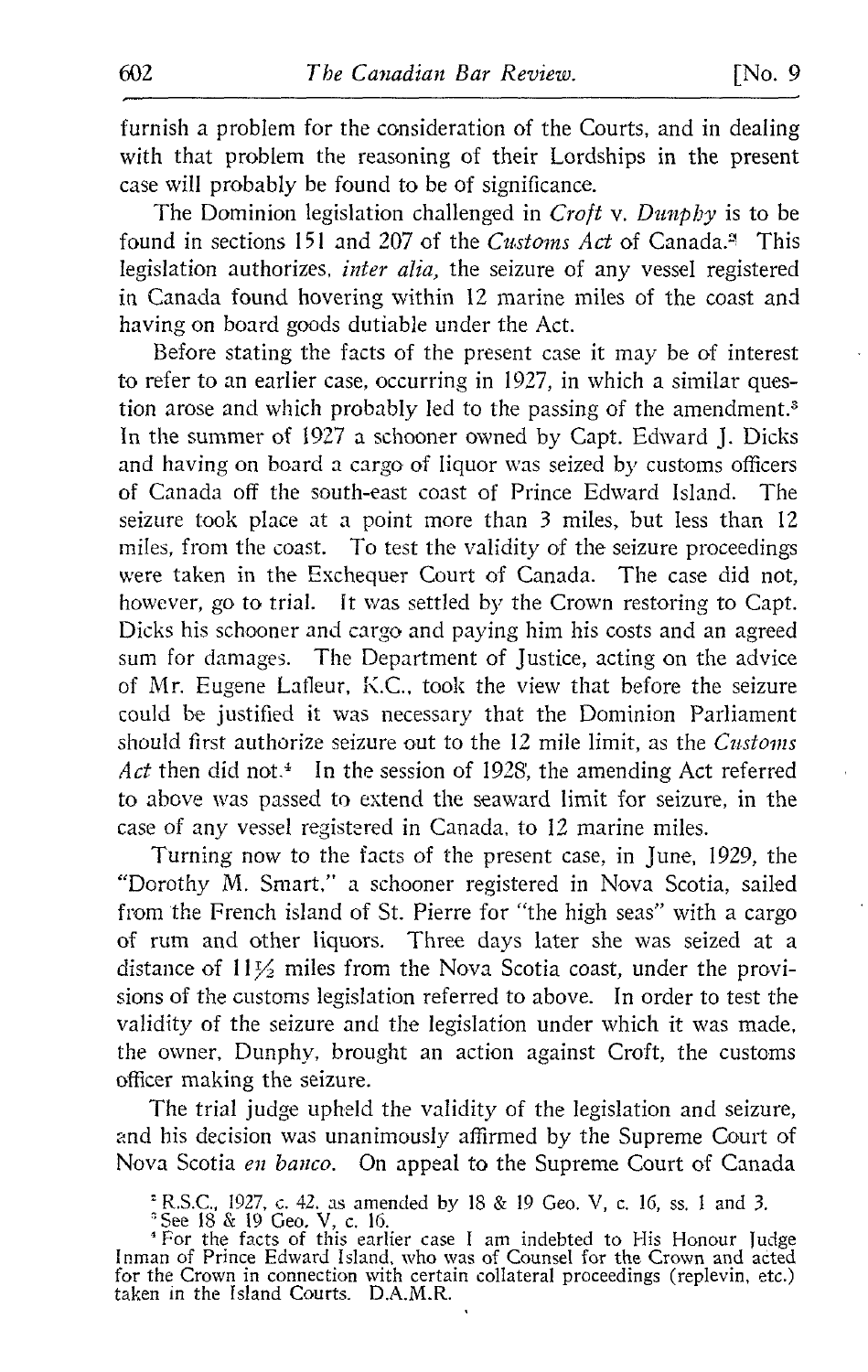this decision was reversed by a majority of three to two.<sup>5</sup> Mr. justice Duff, delivering the majority judgment, started with the proposition that "prima facie the jurisdiction of subordinate legislatures is territorially limited," this as "an accepted principle." "Broadly," he said, "it may be .laid down, as a rule of construction, that subordinate legislatures do not possess such extra-territorial jurisdiction unless it has been granted in express terms or by necessary implication." And he did not find in the powers granted to the Dominion by the British North America Act to legislate in relation. to the "Peace, Order and Good Government of Canada," or in relation to "Navigation and Shipping," "Trade and Commerce," and "Taxation" any necessary implication of the power to detain and arrest ships extra-territorially. On appeal to the Privy Council the decision of the Supreme Court of Canada was reversed and that of the Nova Scotia Courts was restored.

Speaking generally, the effect of their Lordships' judgment, delivered by Lord Macmillan, may be said to be to substitute for the presumption with which Mr. justice Duff appears to have started, viz., a presumption that the jurisdiction of the Dominion Parliament was "territorially limited," a presumption of an appreciably different character, viz., that the Imperial Parliament in enacting the British North America Act did not intend to confer on the Dominion Parliament power to legislate contrary to the principles of international<br>law. "It may be," their Lordships said, "that legislation of the "It may be," their Lordships said, "that legislation of the Dominion Parliament may be challenged as ultra vires on the ground that it is contrary to the principles of international law, but that must be because it must be assumed that the British North America Act has not conferred power on the Dominion Parliament to legislate contrary to these principles."

That being the true nature of the presumption, there was no occasion for applying it in the present case. The legislation impugned was not contrary to the principles of international law. In ternational law conceded to every State the degree of extra-territorial control sought to be exercised by the Dominion, at all events where such control had no application to foreign ships. Every State has, according to international law, the right to exercise jurisdiction outside the ordinary limits of its territorial waters for certain particular purposes. One such purpose is the enforcement of its revenue laws, in order effectually to prevent infractions of such laws upon its own territory.

<sup>6</sup> [1931] S.C.R. 531.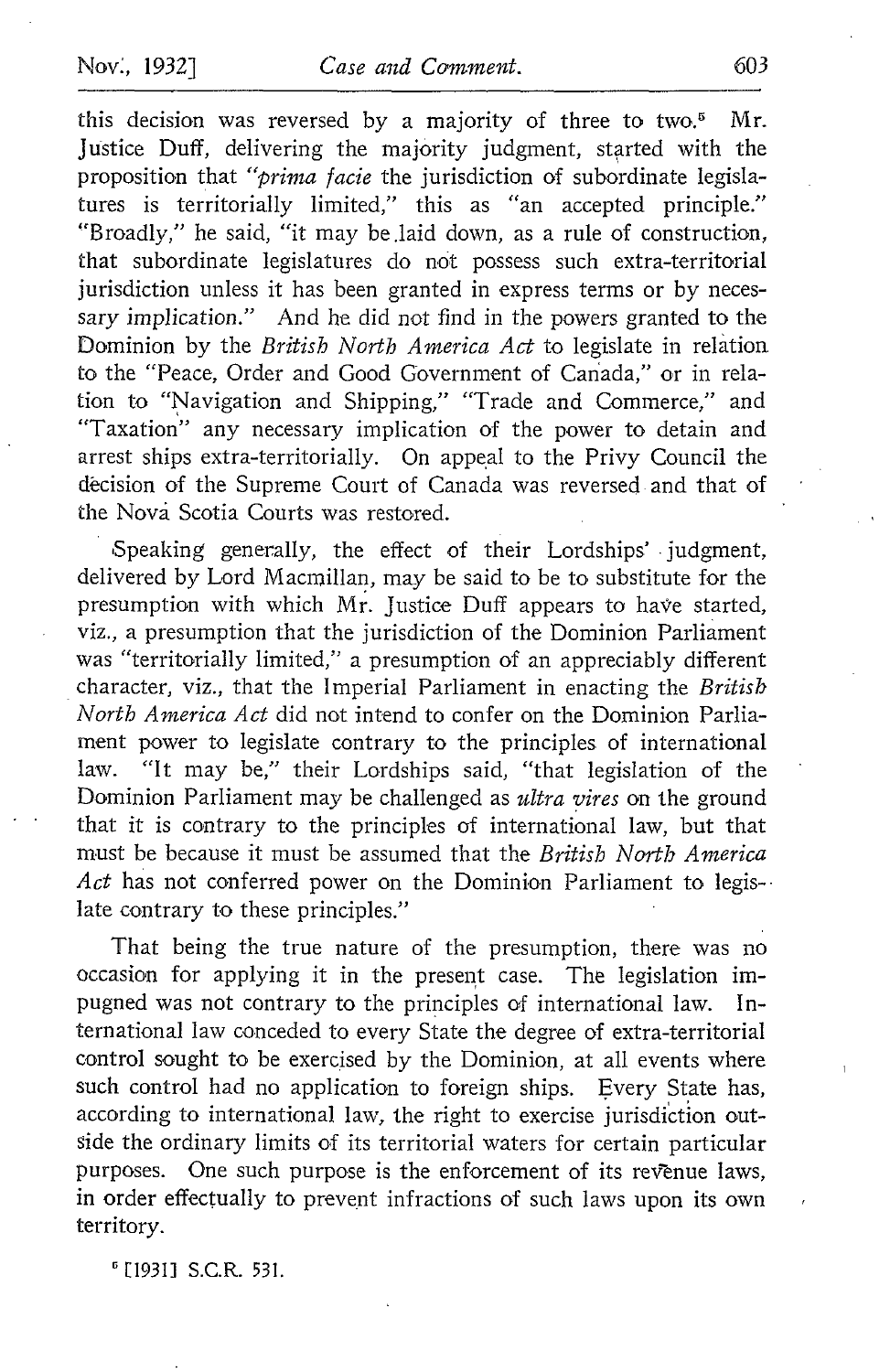Presumption being thus out of the way, the sole question was one arising upon the interpretation of the British North America Act apart from presumption. As to that question, the legislative practice of the Imperial Parliament itself-a matter legitimately to be considered in determining the scope of any legislative power granted by it-showed that it had long been the practice of that Parliament, before 1867, to include in its customs legislation "anti-smuggling provisions authorizing the seizure of vessels having dutiable goods on board when found `hovering' off the coast within distances sub stantially in excess of the ordinary territorial limits." The inference to be drawn from this legislative practice was in favour of the exist-<br>ence of the iurisdiction sought to be exercised by the Dominion. "It ence of the jurisdiction sought to be exercised by the Dominion. will thus be seen," they said, "that when the Imperial Parliament in 1867 conferred on the Parliament of Canada full power to legislate regarding customs, it had long been the practice to include in Imperial statutes relating to this branch of law executive provisions to take effect outside ordinary territorial limits. The measures against `hovering' were no doubt enacted by the Imperial Parliament because they were deemed necessary to render anti-smuggling legislation effective. In these circumstances it is difficult to conceive that the Imperial Parliament in bestowing plenary powers on the Dominion Parliament to legislate in relation to customs should have withheld from it the power to enact provisions similar in scope to those which had long been an integral part of Imperial customs legislation and which presumably were regarded as necessary to, its efficacy.<sup>6</sup> The British North America Act imposed no such restriction in terms and their Lordships see no justification for inferring it, nor do they find themselves constrained to import it by any of the cases to which they were referred by the respondent, for these cases are not in pari materia."

They conclude with <sup>a</sup> reference to <sup>a</sup> suggestion made on the argument that section 3 of the Statute of Westminster, had retrospective operation, as follows: "In the view which their Lordships have taken of the present case it is not necessary to say anything on this point beyond observing that the question of the validity of extra-territorial legislation by the Dominion cannot arise in the future."

D. A. MAcRAE.

Osgoode Hall Law School.

<sup>6</sup> Cf. Attorney-General for Canada v. Cain, [1906] A.C. 542.

 $\star$  $\star$  $\ast$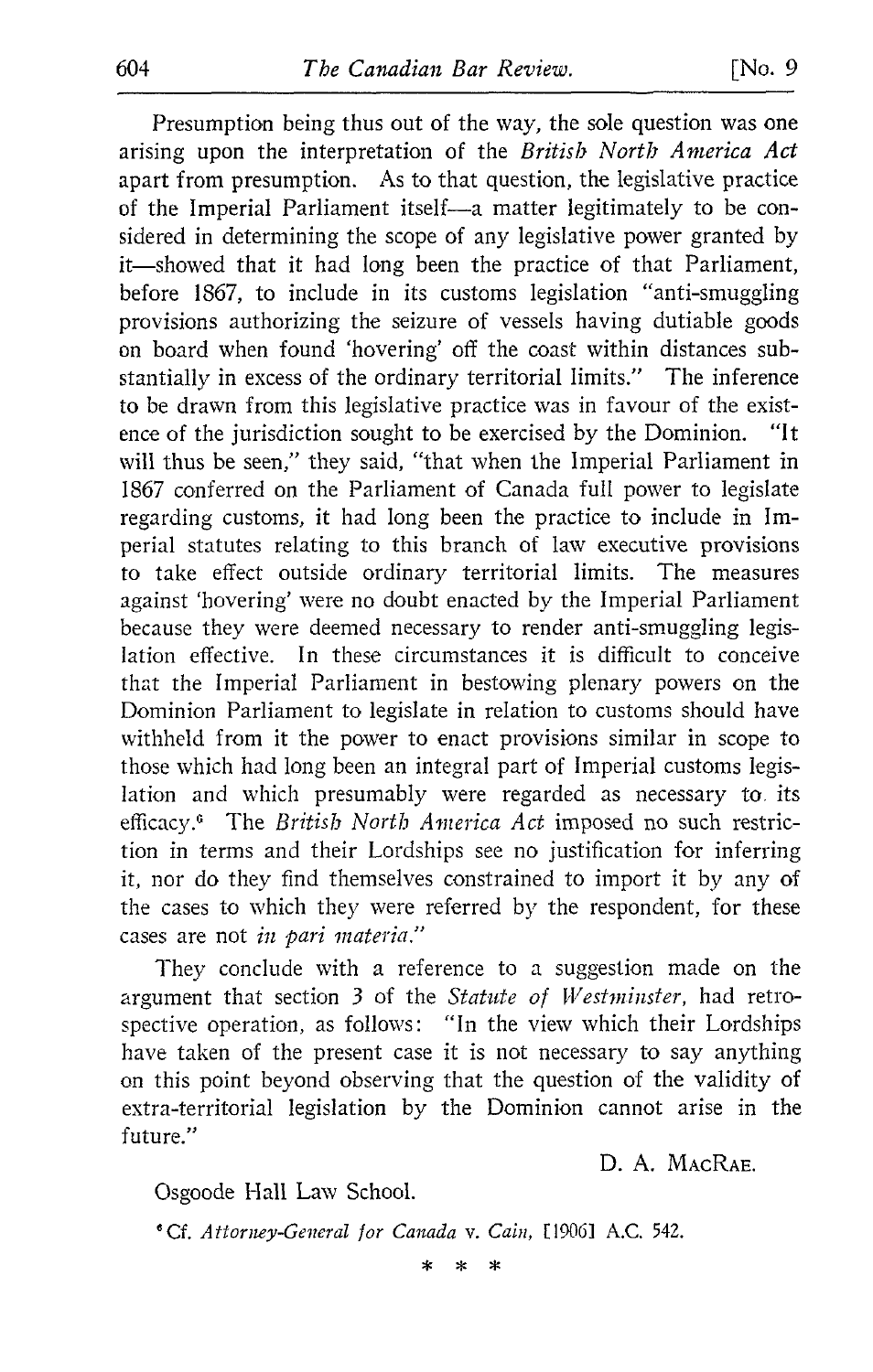EQUITY-TULK V. MOXHAY AND THE NEGATIVE EASEMENT AN-ALOGY.--The wedding arranged by Jessel, M.R., in London and South-Western Railway Co. v. Gomm<sup>1</sup> between the doctrine of Tulk  $v$ . Moxbay<sup>2</sup> and the common law doctrine of negative easements has brought forth some eccentric progeny. Among these is a judgment delivered not long ago in Ontario. In Cities Service Oil Co. Ltd. v. Pauley,<sup>3</sup> A, the owner of a service station granted an exclusive licence for five years to the plaintiff company to instal oil and gasoline dispensing equipment in the service station, and as security for a loan, the company took a mortgage of the service station property. The licensor agreed that for the period mentioned she would purchase from the plaintiff "exclusively, all supplies of gasoline, oils, soaps," etc., at certain prices. Later, A conveyed the land on which the service station stood to the defendant, Pauley, who was then aware of the existence of the above agreement. The Court held that the covenants in the agreement, though affirmative in form, were restrictive in substance, and granted an injunction restraining the defendant from purchasing the supplies or erecting the equipment named in the agreement from anyone other than the plaintiff.

To appreciate accurately the effect of this case in its "restrictive covenant" aspect it is necessary to read the following portion of the judgment:

It is strenuously argued that the doctrine laid down in Tulk v. Moxbay cannot apply here, as the plaintiff company had not and has not any adjoining lands to the benefit of which it can reasonably be inferred the covenants in question were intended to enure.

The question under consideration is dealt with by Mr. Justice Middleton in Bessinnett v. White (1925), <sup>58</sup> O.L.R. 125.

In most of the decisions dealt with by the learned judge the covenantee owned adjacent or adjoining properties, but in summarising his conclusions Mr. Justice Middleton expressed certain views which are particularly helpful in solving the problem now being considered, in the following language reported at pp. 128 and 129:

"From this <sup>I</sup> conclude that the question is in each case one of intentionwas the, covenant taken to protect or benefit land in which the covenantee had an interest, using this term in its widest sense, or was it merely personal and collateral to the conveyance? If the former, then so long as the interest intended to be protected remains, or is augmented as in the case in hand, there is no reason why the Court should not compel the covenantor, or those who claim under him with notice of the covenant, to regard the terms of the covenant. The question in each case is . one of substance and reality and not of technicality."

Here the plaintiff company had a service station at a considerable distance from the land in question, and it would be of some benefit or advantage

 $^{1}$  (1882), 20 Ch. D. 562; 51 L.J. Ch. 530.  $^{2}$  (1848), 2 Ph, 774; 41 E.R. 1143. C19311 O.R. 685.

 $45$ —C.B.R.—VOL. X.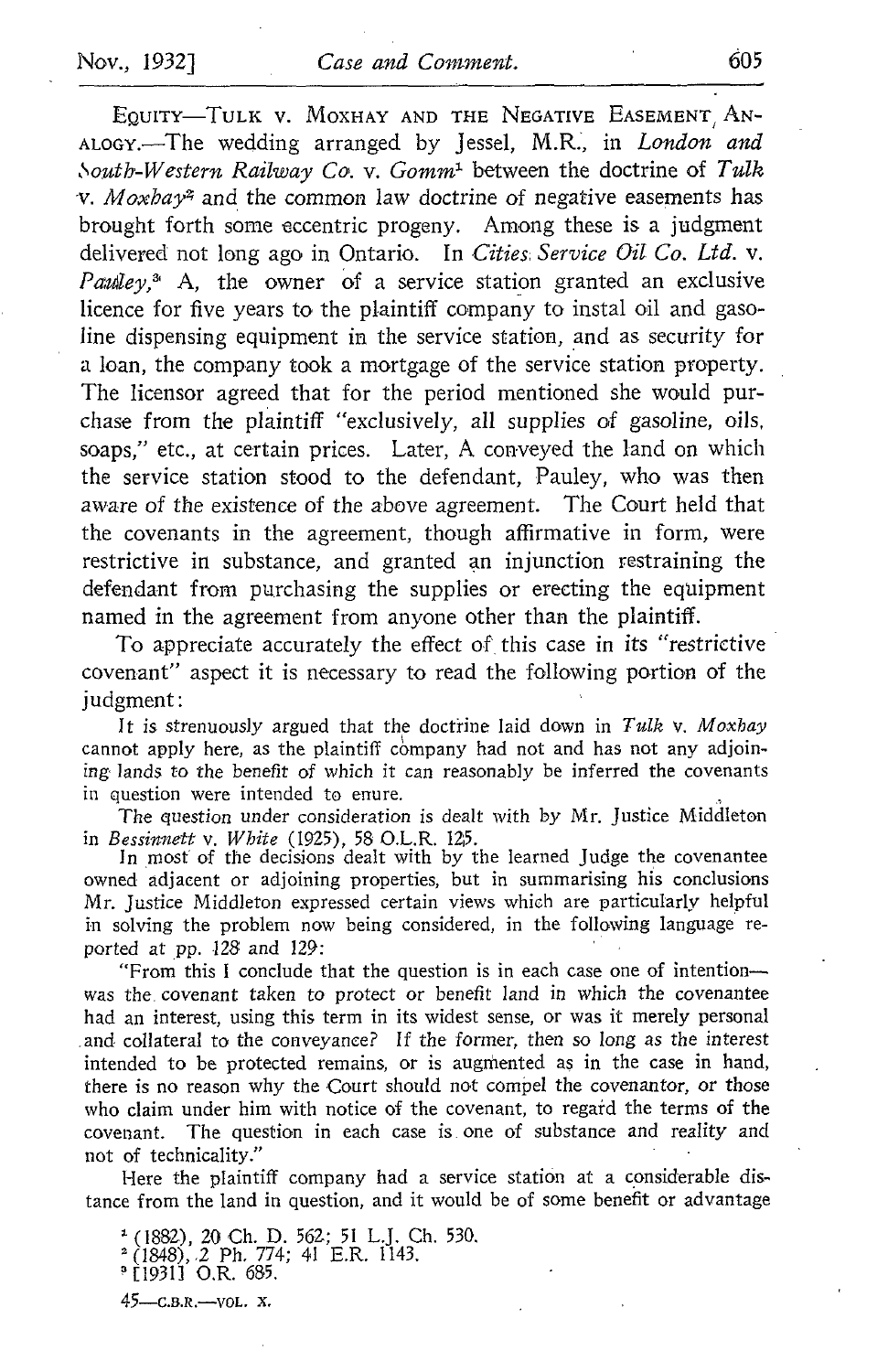that competition be limited, which would be effected to some extent by enforcing the agreement.

The plaintiff as mortgagee has the legal estate in the land in question and apparently the moneys were advanced to the mortgagor on the strength of the agreement that she would deal exclusively with the plaintiff. This would result in a direct benefit to the plaintiff as mortgagee of the land by increasing the revenue to be derived from the same. In either case the covenant enures to the benefit of the plaintiff's land and thus the principle of the decisions referred to applies here.

The decision in *London County Council v. Allen* is not applicable here, as in that case the covenantees did not possess, nor were they interested in, any neighbouring land for the benefit of which the covenant was imposed, while here the plaintiff company is, in addition to being interested in neighbouring land, interested in the identical land in respect of which the covenant is imposed.

It would occur to me that, if an agreement of the nature in question was entered into between two tenants in common of land, a situation analogous to that existing here would be created, and it could hardly be said that one of the tenants in common had not sufficient interest or estate to enforce such an agreement.

Surely a mortgagee has sufficient interest or estate in the land included in his mortgage to make a valid stipulation governing the use of the land to which the mortgagor or his successor in title might put it.

There can be no doubt that the early chancery authorities held that a restrictive covenant relating to land sold could be enforced although the object was not to benefit any land.4 "It was not until some thirty years after the leading case,  $(Tulk \text{ v. } Moxbay)$ , that Jessel, M.R., . . . <sup>5</sup> raised the analogy—since accepted within limits in the case of land-to negative easements which require a dominant tenement."<sup>6</sup> From then on the idea became current that the burden of the covenant, in order to bind the assignee of the covenantor, must have been "imposed for the benefit of the land reserved"7 by the vendor-covenantee. Further, in the year 1909 in Reid v. Bickerstaff, $s$ <sup>a</sup> building-scheme case, Cozens-Hardy, M.R., used language which implied that the question is not merely "does the covenant benefit the land retained?" but also "was it intended by the parties to it to do so?" He said: "It is irrelevant to urge that the performance of the covenant would be greatly for the benefit of the adjoining land. The benefit of a covenant capable of being annexed to land, but not expressed to be so annexed, either by deed containing the covenant or by some subsequent instrument executed by the covenantee, does

 $^{6}$  166 L.T. at p. 208.<br><sup>7 See</sup> Begges u. Hec

[19091 <sup>2</sup> Ch. 305 .

<sup>&</sup>lt;sup>4</sup> See *Catt v. Tourle* (1869), L.R. 4 Ch. App. 654; Luker v. Dennis (1877),<br>7 Ch. D. 227; article: The Origin of the Doctrine in *Tulk v. Moxhay*, (1928),

<sup>166</sup> L.T. at p. 208. 'In London and South-Western Railway v. Gomm, supra.

<sup>&</sup>lt;sup>7</sup> See *Rogers* v. *Hosegood,* [1900] 2 Ch. 388 at p. 408.<br>8 F19901 3 Cl. 305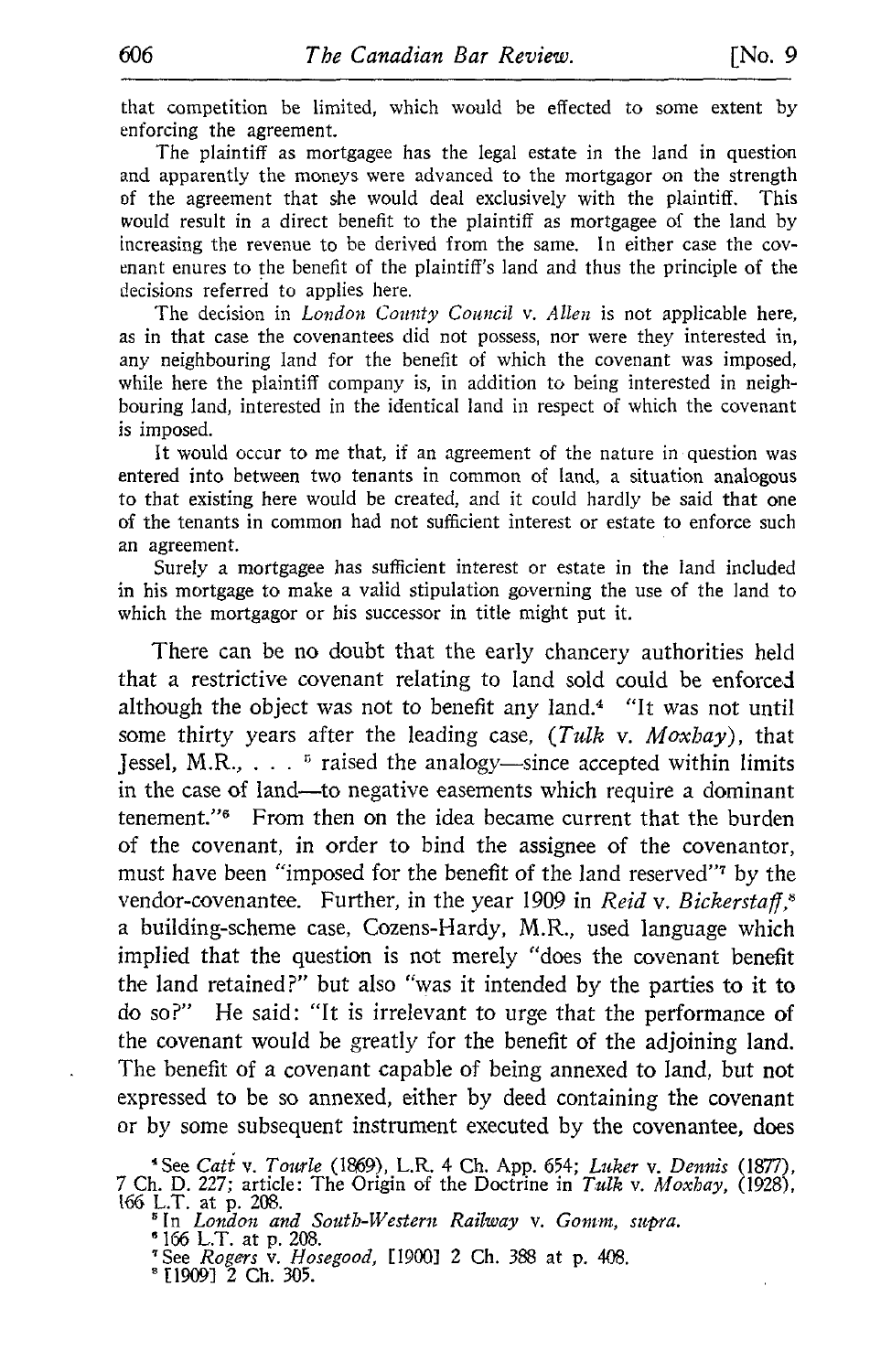Nov., 1932] Case and Comment. 607<br>
not pass as an incident of land on a subsequent conveyance." The<br>
doctrine was brought to a focus in 1914 in the well-known decision of<br>
the Court of Appeal in *London County Council* v. doctrine was brought to a focus in 1914 in the well-known decision of the Court of Appeal in London County Council v. Allen<sup>10</sup> where a public body was unable to enforce a restriction imposed for the public benefit because no land had been retained by such body.

Both before and since this ill-starred union, of an analogy to the ultra-technical negative easements doctrine and an equitable doctrine which was created for the purpose of avoiding common law limitations, was thus "regrettably"<sup>11</sup> consummated by the Court of Appeal, the ingenious contortions of the courts in their attempts to avoid its consequences have marked its offspring. Fourteen years before the *Allen* case, Kekewich, J., in an analogous situation-John Bros. Abergarw Brewery v. Holmes-to that in the Pauley case, held that "the covenant must be regarded as "having been made for the benefit of the business" of the covenantee, and treated the business as a sufficient "dominant tenement."<sup>12</sup> Although Kekewich, J., seems to have gone rather far, his decision has never been overruled, and it is suggested that it was open to Wright, J., to have applied the John Bros. case in Cities Service Oil Co. Ltd. v. Pauley. He might thus at least have avoided stretching the imagination beyond the breaking point in order to find an intention on the part of the covenantee to benefit "neighbouring land" as such.<sup>13</sup> Perhaps, however, it would have been impossible to avoid engrafting the doubtful "mortgagee interest" mutation, onto the "restrictive covenants' family tree." As indicated above, a tendency of the courts toward such variations appears to be inherent. It will be recalled that Middleton, J.A., whose language is quoted by Wright, J., in the present case, succumbed to such a tendency in 1925 in Bessinnett v. *White*<sup>14</sup> In that case the covenantee conveyed land, Lot X, subject to a restrictive covenant for the benefit of Lot Y. At the time the covenantee had merely an unenforceable oral contract to have Lot Y conveyed to her. Later Lot Y was conveyed in accordance with that contract. In holding that the covenantee's insubstantial property interest was a sufficient dominant tenement to satisfy the negative easement analogy, Middleton, J.A., doubtless trod rather shaky ground, but he had at least two lots of land as a foundation. In the present case Wright, J., was forced to put both

°[1909] 2 Ch. at p. 320.<br><del>"</del> [1914] 3 K.B. 642.<br>"See [1914] 3 K.B. Sc

n See [1914] 3 K.B., Scrutton, J., at p. 673.<br><sup>29</sup> F19001 1 Ch. 188, especially at p. 196.<br><sup>29</sup> See quotation from judgment of Wright, J., *supra*, seventh paragraph.<br><sup>24</sup> 58 O.L.R. 125; [1926] 1 D.L.R. 95. See comment: (1 Rev. 775.

 $46 - C.B.R. - Vol. x.$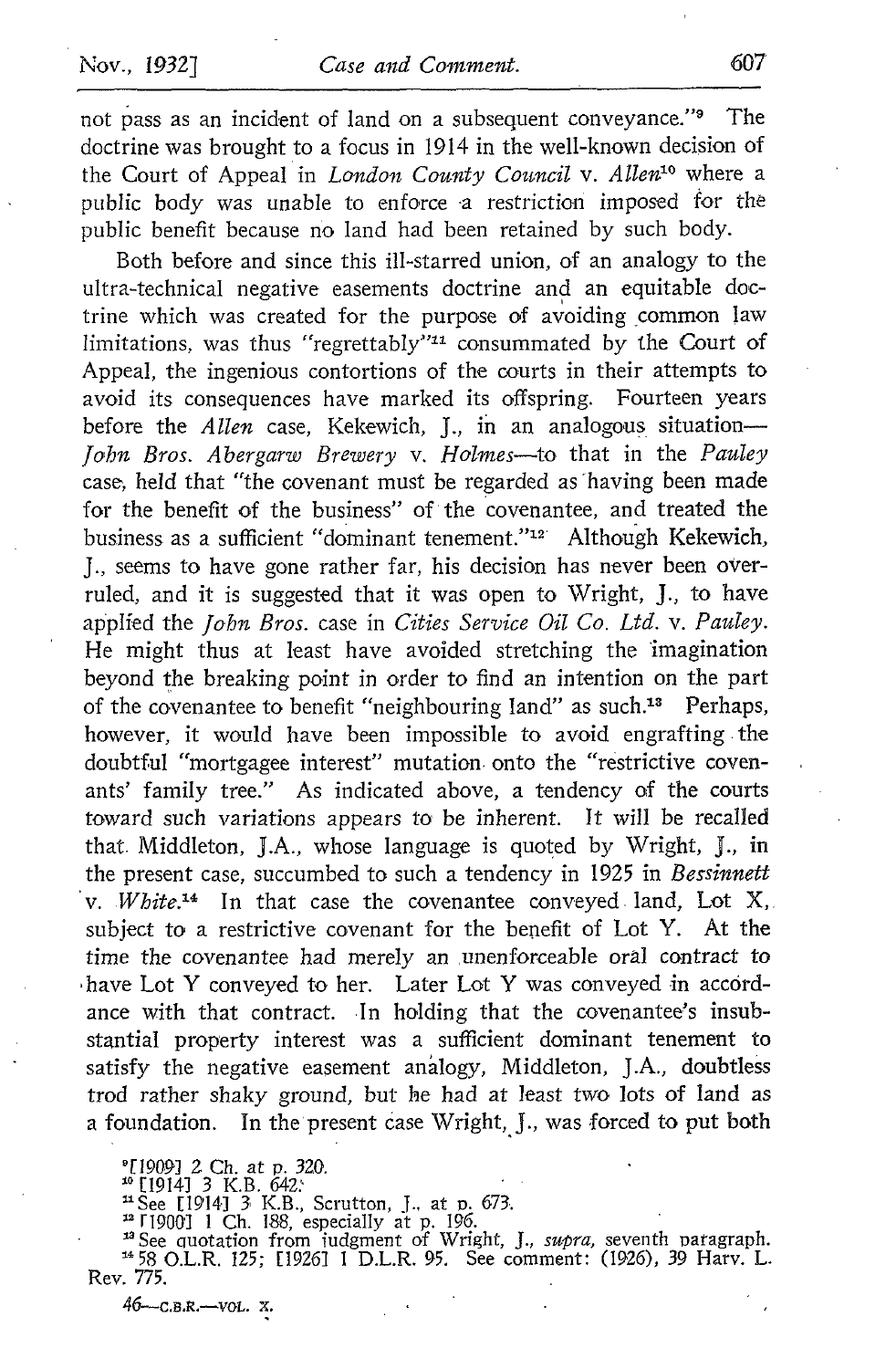<sup>a</sup> dominant and servient tenement in one lot of land, in order to find them, something like the feat of a magician who draws a rabbit out of a cocked hat.<sup>15</sup>

Surely a doctrine which forces the courts to such ingenious lengths in order that they may do equity is badly in need of review. In view of the decision of the judicial Committee of the Privy Council in the Strathcona case,<sup>16</sup> is it too much to hope that one or the other of the tribunals of last resort will soon be given an opportunity to divorce the doctrine of  $Tulk$  v. Moxbay from the shackles imposed upon it through the enthusiasm of Jessel, M.R., for common law analogies? The old case of  $Tulk$  v. Moxbay concerning land, like the recent Strathcona case concerning a ship, proceeded essentially on the ground of constructive trust, and that trust depended not on the covenant  $per$  se, but upon notice of it.

HORAGE E. READ.

Dalhousie Law School.

CROWN-CONTRACT OF SERVICE-CIVIL-MILITARY-DISMISSAL.-Servants of the Crown, in the absence of statutory provision to the contrary, hold their employment at the pleasure of the Crown. The Crown may put an end to the employment at its pleasure- and without notice . The President of the Exchequer Court rightly said in Reilly v. The King<sup>1</sup> that this principle has a "somewhat ancient lineage." The suppliant, in the proceedings arising by petition of right, was by Order in Council appointed <sup>a</sup> member of the former pension tribunal, the Federal Appeal Board which was created by statute. Under subsequent legislation two new tribunals were formed and the suppliant's position was in consequence abolished. Reilly claimed that he was appointed for a period of five years and that he was entitled to recover from the Crown the balance of his salary for the unexpired period after the Federal Appeal Board ceased to exist. The learned President, in a review of British constitutional practice and the authorities, pointed out that "public office is a distinctive thing and is not contractual in nature." Later in his judgment he said: "The Crown has by law authority to dismiss at pleasure. either its civil or military officers, because a condition to that effect is an implied term of the contract of service  $\ldots$ ." If the former statement is true it would follow that the servant of the Crown

<sup>13</sup> Cf. however discussion in 166 L.T. at p. 208.<br><sup>24</sup> Lord *Strathcona S.S. Co. v. Dominion Coal Co.*, [1926] A.C. 108.

<sup>1</sup> [1932] Ex. 14; affirmed. [1932] 3 D.L.R. 429.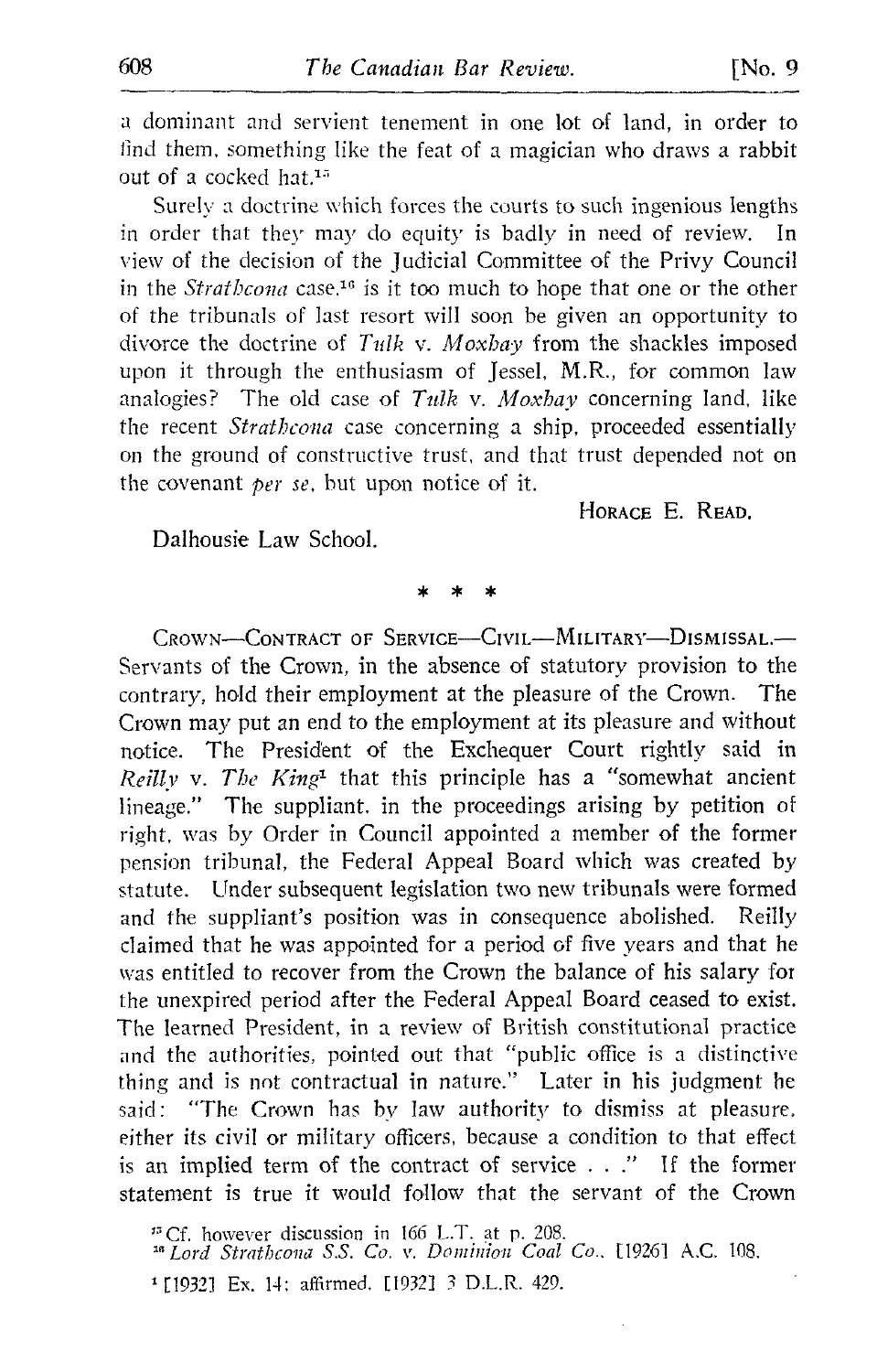would be at liberty to resign at any time, and furthermore . he could not recover remuneration for the services which he had rendered; on the other hand, if there is a- contract with an implied condition operating in favour of the Crown to the effeci that the servant may be dismissed by the Crown at any time, the servant's obligation is absolute in the absence of an express term covering the matter and he would be liable if he commits an inexcusable breach of it . He might recover his salary or wages due, but unpaid, with respect to the time he had served.

As a matter of fact, in the Reilly case, it would appear that there was nothing to show that there was an agreement on the part of the Crown that the suppliant should be employed for the full period of five years or that he undertook to continue in office during that time.

The tone of the authorities is that it is possible for the servant to enter into a contract of service with the Crown to which there is attached a condition as to termination by the Crown implied in law. In Dunn v. The Queen<sup>2</sup> Lord Herschell said : "So I think that there must be imported into the contract for the employment of the petitioner the term which is applicable to civil servants in general, namely, that the Crown may put an end to the employment at its pleasure ." Sir Richard Couch speaking for the judicial Committee of the Privy Council in Gould v. Stuart<sup>3</sup> contemplated a contract of service with a condition that the Crown has the power to dismiss.

On appeal in the Reilly case from the decision of the President to the Supreme Court of Canada<sup>4</sup> the judgment of the lower Court was affirmed. The late Mr. Justice Orde, sitting ad hoc, treated the engagement of servants of the Crown as resting on contract when he said: "There is, of course, in every appointment to public office a contractual element in that the Crown, in effect, promises to pay the salary or other emolument fixed by law for services performed. But this in no respect affects the Crown's prerogative right, unless restricted by statute, to dismiss the servant at any time without liability for damages or further compensation . . . Even if there be a contract of service, the Crown's absolute power of dismissal is deemed to be imported into it, and nothing short of a statute can restrict that power."

It should be observed that a person in military service can never successfully allege that his engagement rests on contract subject to any condition or otherwise. It is voluntary on the part of the

 $\begin{bmatrix} 1896 \end{bmatrix}$  A.C. 575. <sup>119321</sup> <sup>3</sup> D.L .R. 429.

 $^{2}$  [1896] 1 Q.B. 116.